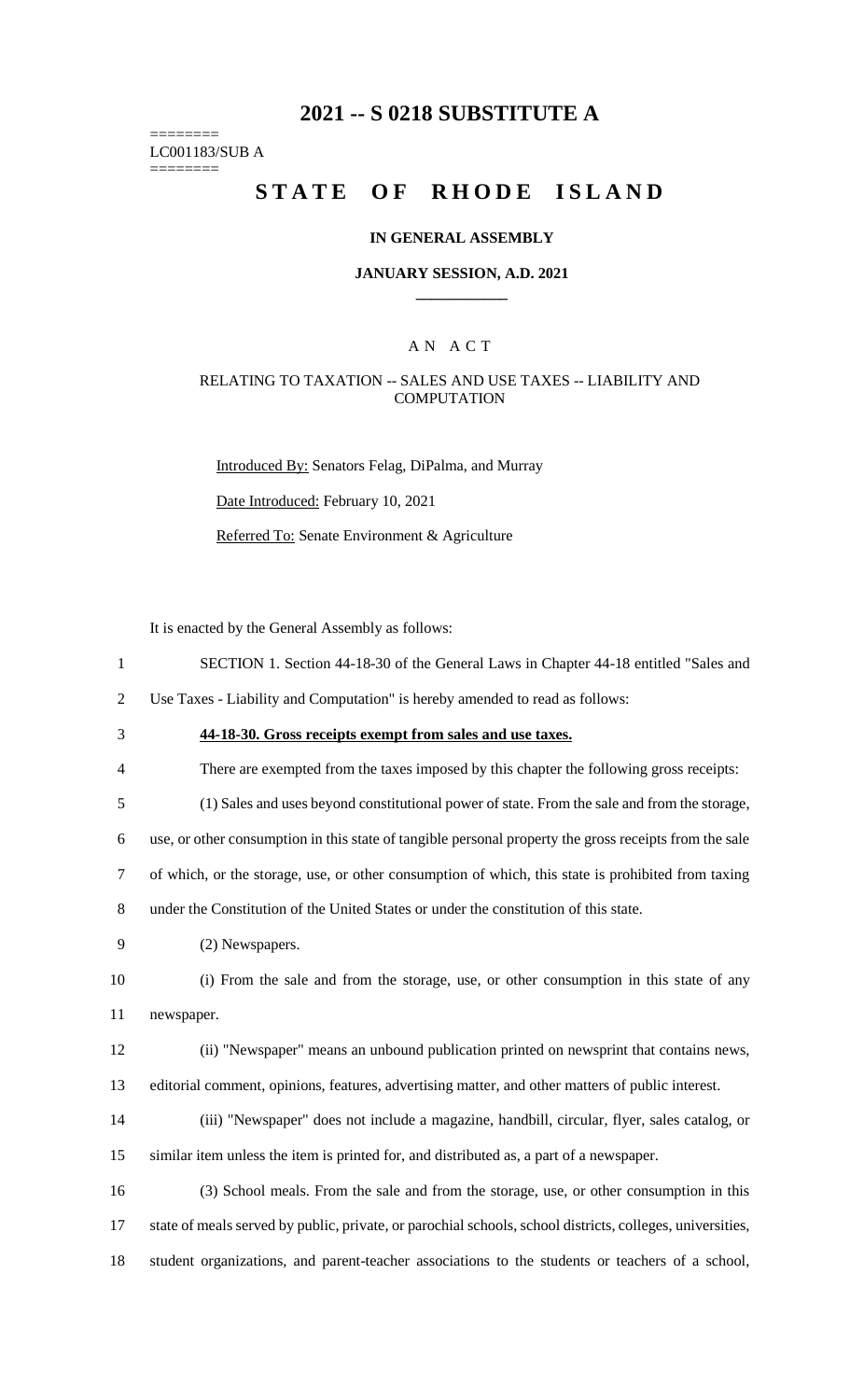college, or university whether the meals are served by the educational institutions or by a food service or management entity under contract to the educational institutions.

(4) Containers.

(i) From the sale and from the storage, use, or other consumption in this state of:

 (A) Non-returnable containers, including boxes, paper bags, and wrapping materials that are biodegradable and all bags and wrapping materials utilized in the medical and healing arts, when sold without the contents to persons who place the contents in the container and sell the contents with the container.

 (B) Containers when sold with the contents if the sale price of the contents is not required to be included in the measure of the taxes imposed by this chapter.

 (C) Returnable containers when sold with the contents in connection with a retail sale of the contents or when resold for refilling.

 (D) Keg and barrel containers, whether returnable or not, when sold to alcoholic beverage producers who place the alcoholic beverages in the containers.

 (ii) As used in this subdivision, the term "returnable containers" means containers of a kind customarily returned by the buyer of the contents for reuse. All other containers are "non-returnable containers."

 (5)(i) Charitable, educational, and religious organizations. From the sale to, as in defined in this section, and from the storage, use, and other consumption in this state, or any other state of the United States of America, of tangible personal property by hospitals not operated for a profit; "educational institutions" as defined in subdivision (18) not operated for a profit; churches, orphanages, and other institutions or organizations operated exclusively for religious or charitable purposes; interest-free loan associations not operated for profit; nonprofit, organized sporting leagues and associations and bands for boys and girls under the age of nineteen (19) years; the following vocational student organizations that are state chapters of national vocational student organizations: Distributive Education Clubs of America (DECA); Future Business Leaders of America, Phi Beta Lambda (FBLA/PBL); Future Farmers of America (FFA); Future Homemakers of America/Home Economics Related Occupations (FHA/HERD); Vocational Industrial Clubs of America (VICA); organized nonprofit golden age and senior citizens clubs for men and women; and parent-teacher associations; and from the sale, storage, use, and other consumption in this state, of and by the Industrial Foundation of Burrillville, a Rhode Island domestic nonprofit corporation. (ii) In the case of contracts entered into with the federal government, its agencies, or instrumentalities, this state, or any other state of the United States of America, its agencies, any city, town, district, or other political subdivision of the states; hospitals not operated for profit;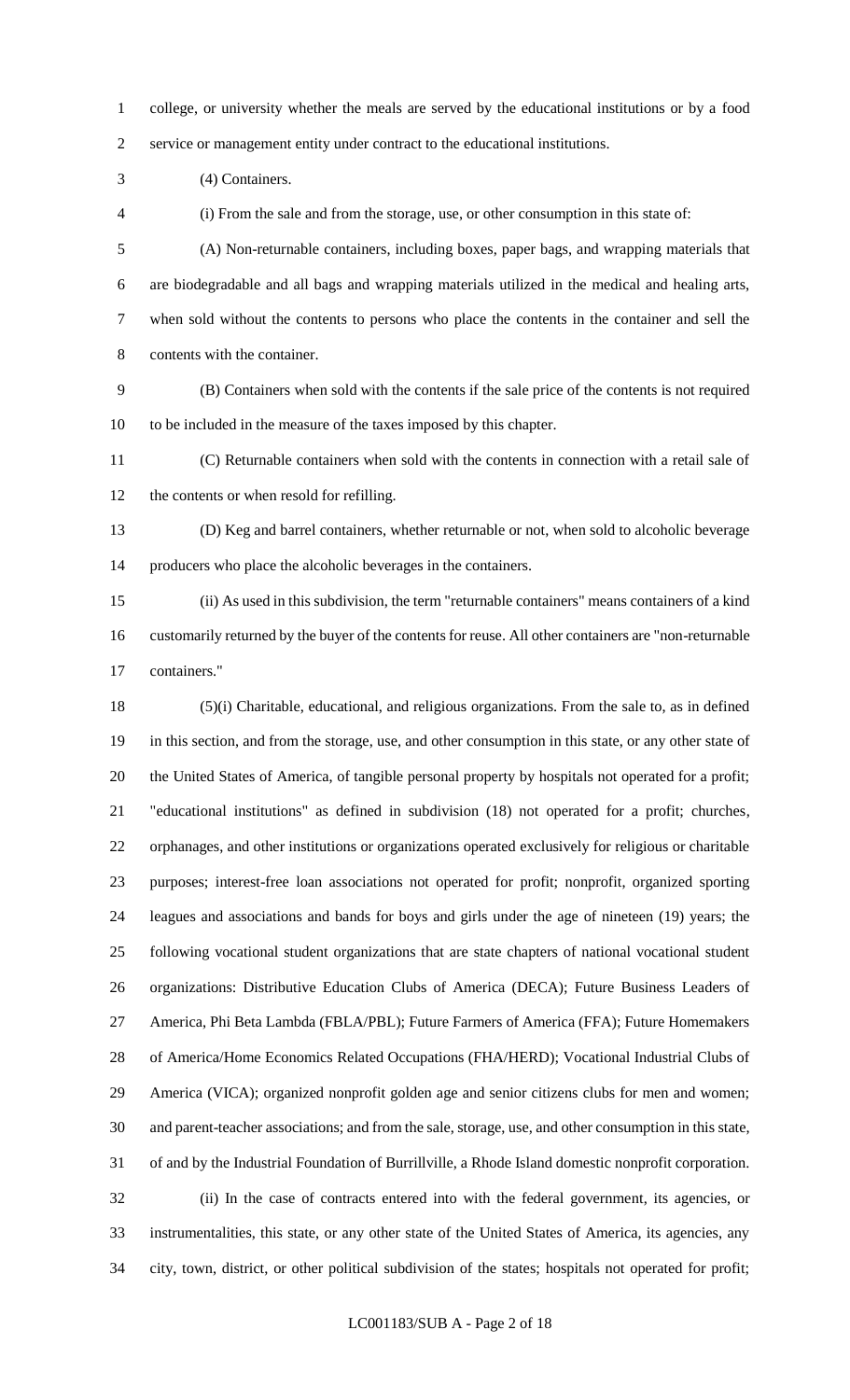educational institutions not operated for profit; churches, orphanages, and other institutions or organizations operated exclusively for religious or charitable purposes, the contractor may purchase such materials and supplies (materials and/or supplies are defined as those that are essential to the project) that are to be utilized in the construction of the projects being performed under the contracts without payment of the tax.

 (iii) The contractor shall not charge any sales or use tax to any exempt agency, institution, or organization but shall in that instance provide his or her suppliers with certificates in the form as determined by the division of taxation showing the reason for exemption and the contractor's records must substantiate the claim for exemption by showing the disposition of all property so purchased. If any property is then used for a nonexempt purpose, the contractor must pay the tax on the property used.

 (6) Gasoline. From the sale and from the storage, use, or other consumption in this state of: (i) Gasoline and other products taxed under chapter 36 of title 31 and (ii) Fuels used for the propulsion of airplanes.

(7) Purchase for manufacturing purposes.

 (i) From the sale and from the storage, use, or other consumption in this state of computer software, tangible personal property, electricity, natural gas, artificial gas, steam, refrigeration, and water, when the property or service is purchased for the purpose of being manufactured into a finished product for resale and becomes an ingredient, component, or integral part of the manufactured, compounded, processed, assembled, or prepared product, or if the property or service is consumed in the process of manufacturing for resale computer software, tangible personal property, electricity, natural gas, artificial gas, steam, refrigeration, or water.

 (ii) "Consumed" means destroyed, used up, or worn out to the degree or extent that the property cannot be repaired, reconditioned, or rendered fit for further manufacturing use.

(iii) "Consumed" includes mere obsolescence.

 (iv) "Manufacturing" means and includes: manufacturing, compounding, processing, assembling, preparing, or producing.

 (v) "Process of manufacturing" means and includes all production operations performed in the producing or processing room, shop, or plant, insofar as the operations are a part of and connected with the manufacturing for resale of tangible personal property, electricity, natural gas, artificial gas, steam, refrigeration, or water and all production operations performed insofar as the operations are a part of and connected with the manufacturing for resale of computer software.

 (vi) "Process of manufacturing" does not mean or include administration operations such as general office operations, accounting, collection, or sales promotion, nor does it mean or include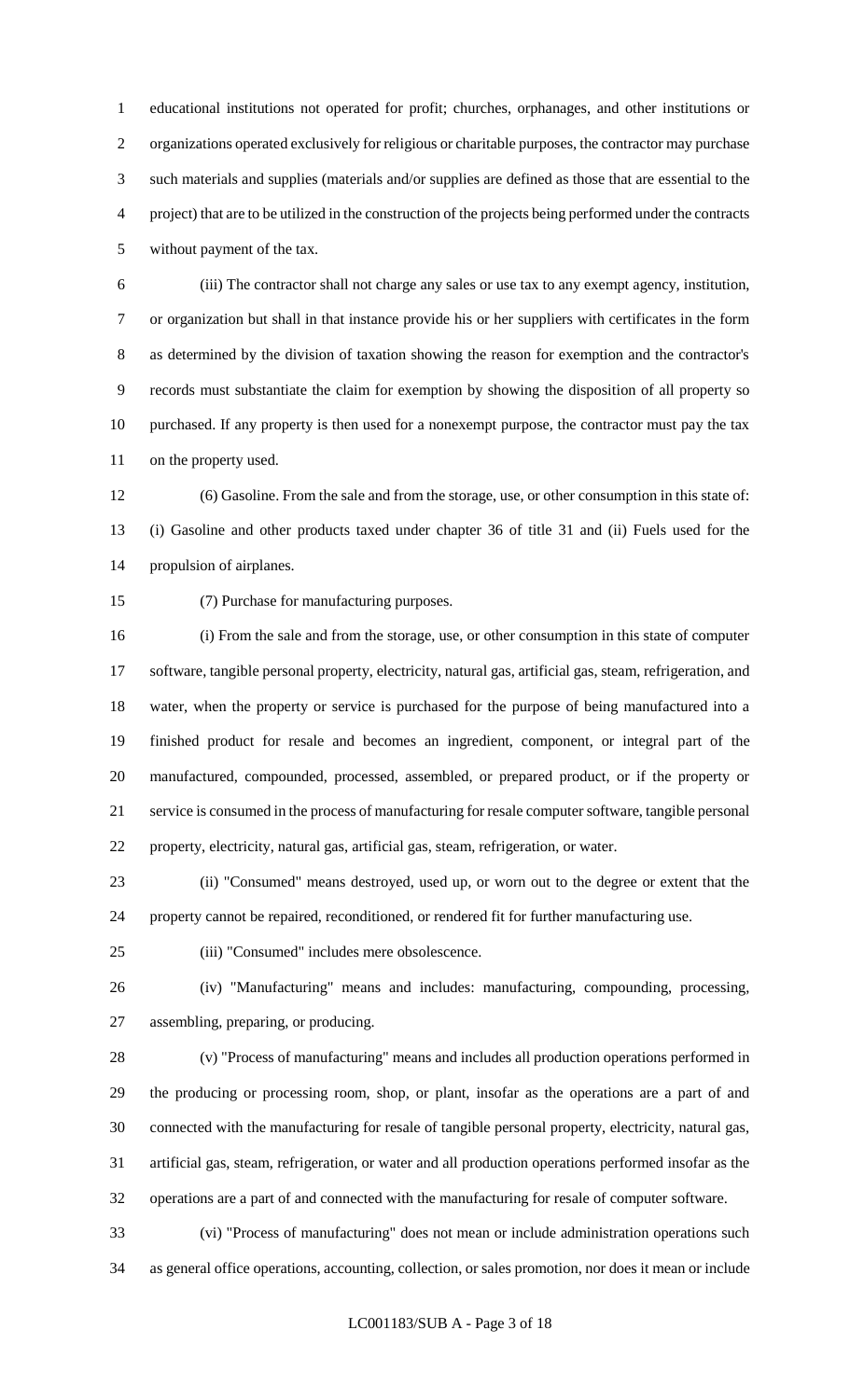distribution operations that occur subsequent to production operations, such as handling, storing, selling, and transporting the manufactured products, even though the administration and distribution operations are performed by, or in connection with, a manufacturing business.

 (8) State and political subdivisions. From the sale to, and from the storage, use, or other consumption by, this state, any city, town, district, or other political subdivision of this state. Every redevelopment agency created pursuant to chapter 31 of title 45 is deemed to be a subdivision of the municipality where it is located.

 (9) Food and food ingredients. From the sale and storage, use, or other consumption in this state of food and food ingredients as defined in § 44-18-7.1(l).

 For the purposes of this exemption "food and food ingredients" shall not include candy, soft drinks, dietary supplements, alcoholic beverages, tobacco, food sold through vending machines, or prepared food, as those terms are defined in § 44-18-7.1, unless the prepared food is: (i) Sold by a seller whose primary NAICS classification is manufacturing in sector 311,

except sub-sector 3118 (bakeries);

(ii) Sold in an unheated state by weight or volume as a single item;

 (iii) Bakery items, including: bread, rolls, buns, biscuits, bagels, croissants, pastries, donuts, danish, cakes, tortes, pies, tarts, muffins, bars, cookies, tortillas; and

 is not sold with utensils provided by the seller, including: plates, knives, forks, spoons, glasses, cups, napkins, or straws.

 (10) Medicines, drugs, and durable medical equipment. From the sale and from the storage, use, or other consumption in this state, of:

 (i) "Drugs" as defined in § 44-18-7.1(h)(i), sold on prescriptions, medical oxygen, and insulin whether or not sold on prescription. For purposes of this exemption drugs shall not include over-the-counter drugs and grooming and hygiene products as defined in § 44-18-7.1(h)(iii).

25 (ii) Durable medical equipment as defined in  $\S$  44-18-7.1(k) for home use only, including, but not limited to: syringe infusers, ambulatory drug delivery pumps, hospital beds, convalescent chairs, and chair lifts. Supplies used in connection with syringe infusers and ambulatory drug delivery pumps that are sold on prescription to individuals to be used by them to dispense or administer prescription drugs, and related ancillary dressings and supplies used to dispense or administer prescription drugs, shall also be exempt from tax.

 (11) Prosthetic devices and mobility enhancing equipment. From the sale and from the storage, use, or other consumption in this state, of prosthetic devices as defined in § 44-18-7.1(t), sold on prescription, including, but not limited to: artificial limbs, dentures, spectacles, eyeglasses, and artificial eyes; artificial hearing devices and hearing aids, whether or not sold on prescription;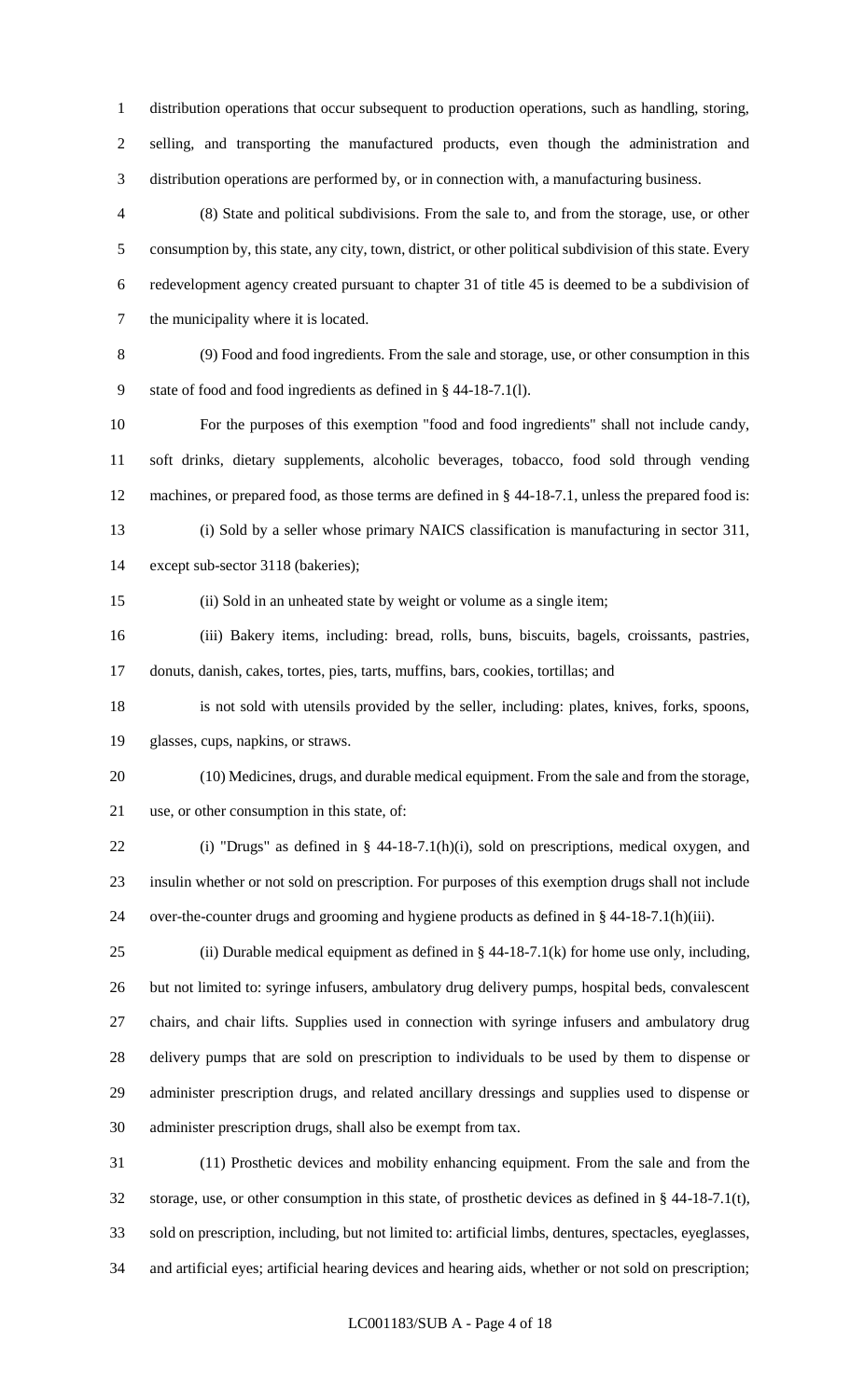and mobility enhancing equipment as defined in § 44-18-7.1(p), including wheelchairs, crutches, and canes.

 (12) Coffins, caskets, urns, shrouds and burial garments. From the sale and from the storage, use, or other consumption in this state of coffins, caskets, urns, shrouds, and other burial garments that are ordinarily sold by a funeral director as part of the business of funeral directing.

(13) Motor vehicles sold to nonresidents.

 (i) From the sale, subsequent to June 30, 1958, of a motor vehicle to a bona fide nonresident of this state who does not register the motor vehicle in this state, whether the sale or delivery of the motor vehicle is made in this state or at the place of residence of the nonresident. A motor vehicle sold to a bona fide nonresident whose state of residence does not allow a like exemption to its nonresidents is not exempt from the tax imposed under § 44-18-20. In that event, the bona fide nonresident pays a tax to Rhode Island on the sale at a rate equal to the rate that would be imposed in his or her state of residence not to exceed the rate that would have been imposed under § 44-18- 20. Notwithstanding any other provisions of law, a licensed motor vehicle dealer shall add and collect the tax required under this subdivision and remit the tax to the tax administrator under the provisions of chapters 18 and 19 of this title. When a Rhode Island licensed, motor vehicle dealer is required to add and collect the sales and use tax on the sale of a motor vehicle to a bona fide nonresident as provided in this section, the dealer in computing the tax takes into consideration the law of the state of the nonresident as it relates to the trade-in of motor vehicles.

20 (ii) The tax administrator, in addition to the provisions of §§ 44-19-27 and 44-19-28, may require any licensed motor vehicle dealer to keep records of sales to bona fide nonresidents as the tax administrator deems reasonably necessary to substantiate the exemption provided in this subdivision, including the affidavit of a licensed motor vehicle dealer that the purchaser of the motor vehicle was the holder of, and had in his or her possession a valid out-of-state motor vehicle registration or a valid out-of-state driver's license.

 (iii) Any nonresident who registers a motor vehicle in this state within ninety (90) days of the date of its sale to him or her is deemed to have purchased the motor vehicle for use, storage, or other consumption in this state, and is subject to, and liable for, the use tax imposed under the provisions of § 44-18-20.

 (14) Sales in public buildings by blind people. From the sale and from the storage, use, or other consumption in all public buildings in this state of all products or wares by any person licensed under § 40-9-11.1.

 (15) Air and water pollution control facilities. From the sale, storage, use, or other consumption in this state of tangible personal property or supplies acquired for incorporation into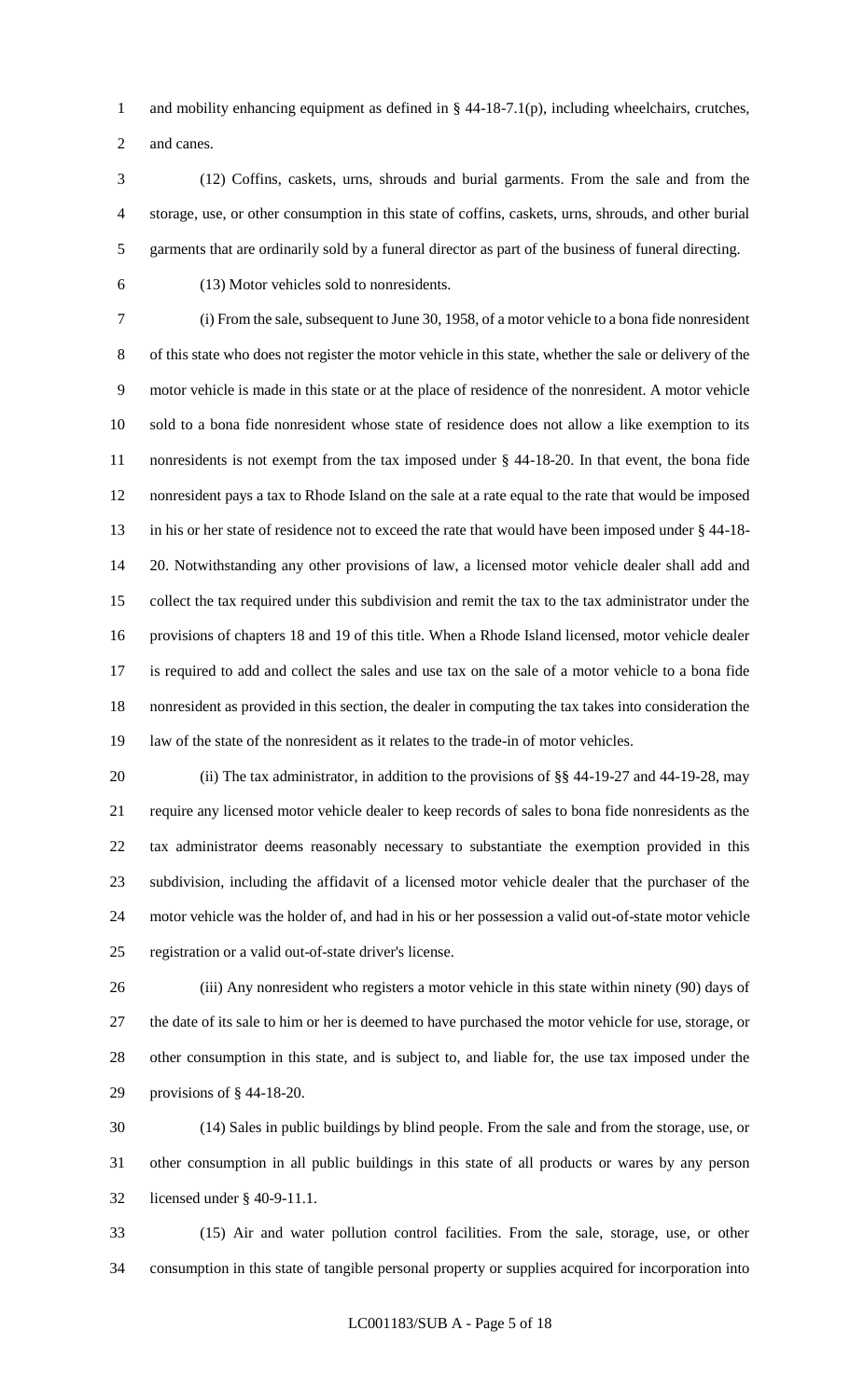or used and consumed in the operation of a facility, the primary purpose of which is to aid in the control of the pollution or contamination of the waters or air of the state, as defined in chapter 12 of title 46 and chapter 23 of title 23, respectively, and that has been certified as approved for that purpose by the director of environmental management. The director of environmental management may certify to a portion of the tangible personal property or supplies acquired for incorporation into those facilities or used and consumed in the operation of those facilities to the extent that that portion has as its primary purpose the control of the pollution or contamination of the waters or air of this state. As used in this subdivision, "facility" means any land, facility, device, building, machinery, or equipment.

 (16) Camps. From the rental charged for living quarters, or sleeping, or housekeeping accommodations at camps or retreat houses operated by religious, charitable, educational, or other organizations and associations mentioned in subsection (5), or by privately owned and operated summer camps for children.

 (17) Certain institutions. From the rental charged for living or sleeping quarters in an institution licensed by the state for the hospitalization, custodial, or nursing care of human beings. (18) Educational institutions. From the rental charged by any educational institution for living quarters, or sleeping, or housekeeping accommodations or other rooms or accommodations to any student or teacher necessitated by attendance at an educational institution. "Educational institution" as used in this section means an institution of learning not operated for profit that is empowered to confer diplomas, educational, literary, or academic degrees; that has a regular faculty, curriculum, and organized body of pupils or students in attendance throughout the usual school year; that keeps and furnishes to students and others records required and accepted for entrance to schools of secondary, collegiate, or graduate rank; and no part of the net earnings of which inures to the benefit of any individual.

(19) Motor vehicle and adaptive equipment for persons with disabilities.

 (i) From the sale of: (A) Special adaptations; (B) The component parts of the special 27 adaptations; or (C) A specially adapted motor vehicle; provided that the owner furnishes to the tax administrator an affidavit of a licensed physician to the effect that the specially adapted motor vehicle is necessary to transport a family member with a disability or where the vehicle has been specially adapted to meet the specific needs of the person with a disability. This exemption applies to not more than one motor vehicle owned and registered for personal, noncommercial use.

 (ii) For the purpose of this subsection the term "special adaptations" includes, but is not limited to: wheelchair lifts, wheelchair carriers, wheelchair ramps, wheelchair securements, hand controls, steering devices, extensions, relocations, and crossovers of operator controls, power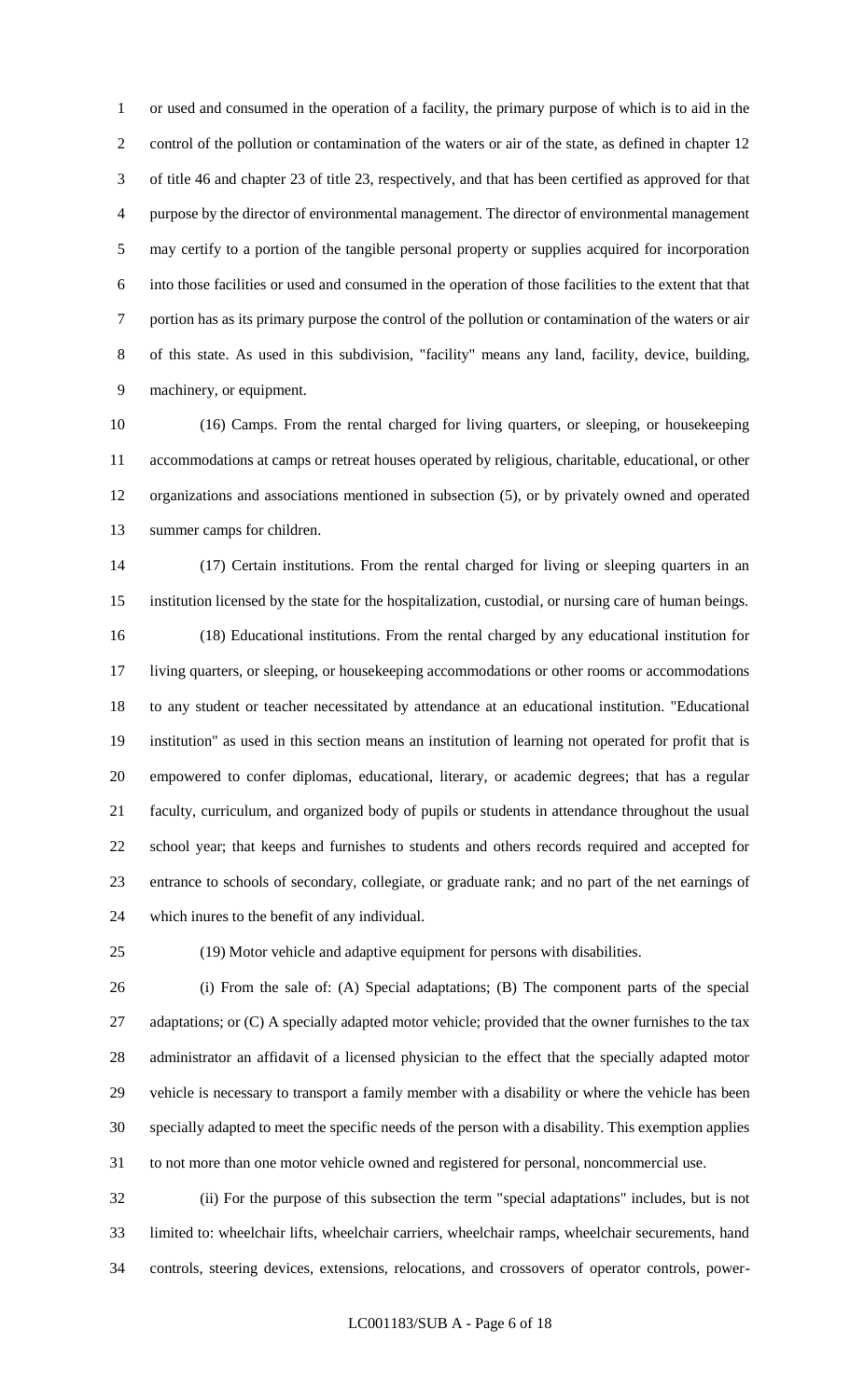assisted controls, raised tops or dropped floors, raised entry doors, or alternative signaling devices

to auditory signals.

 (iii) From the sale of: (a) Special adaptations, (b) The component parts of the special adaptations, for a "wheelchair accessible taxicab" as defined in § 39-14-1, and/or a "wheelchair accessible public motor vehicle" as defined in § 39-14.1-1.

 (iv) For the purpose of this subdivision the exemption for a "specially adapted motor vehicle" means a use tax credit not to exceed the amount of use tax that would otherwise be due on the motor vehicle, exclusive of any adaptations. The use tax credit is equal to the cost of the special adaptations, including installation.

 (20) Heating fuels. From the sale and from the storage, use, or other consumption in this state of every type of heating fuel.

 (21) Electricity and gas. From the sale and from the storage, use, or other consumption in 13 this state of electricity and gas.

(22) Manufacturing machinery and equipment.

 (i) From the sale and from the storage, use, or other consumption in this state of tools, dies, molds, machinery, equipment (including replacement parts), and related items to the extent used in an industrial plant in connection with the actual manufacture, conversion, or processing of tangible personal property, or to the extent used in connection with the actual manufacture, conversion, or processing of computer software as that term is utilized in industry numbers 7371, 7372, and 7373 in the standard industrial classification manual prepared by the Technical Committee on Industrial Classification, Office of Statistical Standards, Executive Office of the President, United States Bureau of the Budget, as revised from time to time, to be sold, or that machinery and equipment used in the furnishing of power to an industrial manufacturing plant. For the purposes of this subdivision, "industrial plant" means a factory at a fixed location primarily engaged in the manufacture, conversion, or processing of tangible personal property to be sold in the regular course of business;

 (ii) Machinery and equipment and related items are not deemed to be used in connection with the actual manufacture, conversion, or processing of tangible personal property, or in connection with the actual manufacture, conversion, or processing of computer software as that term is utilized in industry numbers 7371, 7372, and 7373 in the standard industrial classification manual prepared by the Technical Committee on Industrial Classification, Office of Statistical Standards, Executive Office of the President, United States Bureau of the Budget, as revised from time to time, to be sold to the extent the property is used in administration or distribution operations; (iii) Machinery and equipment and related items used in connection with the actual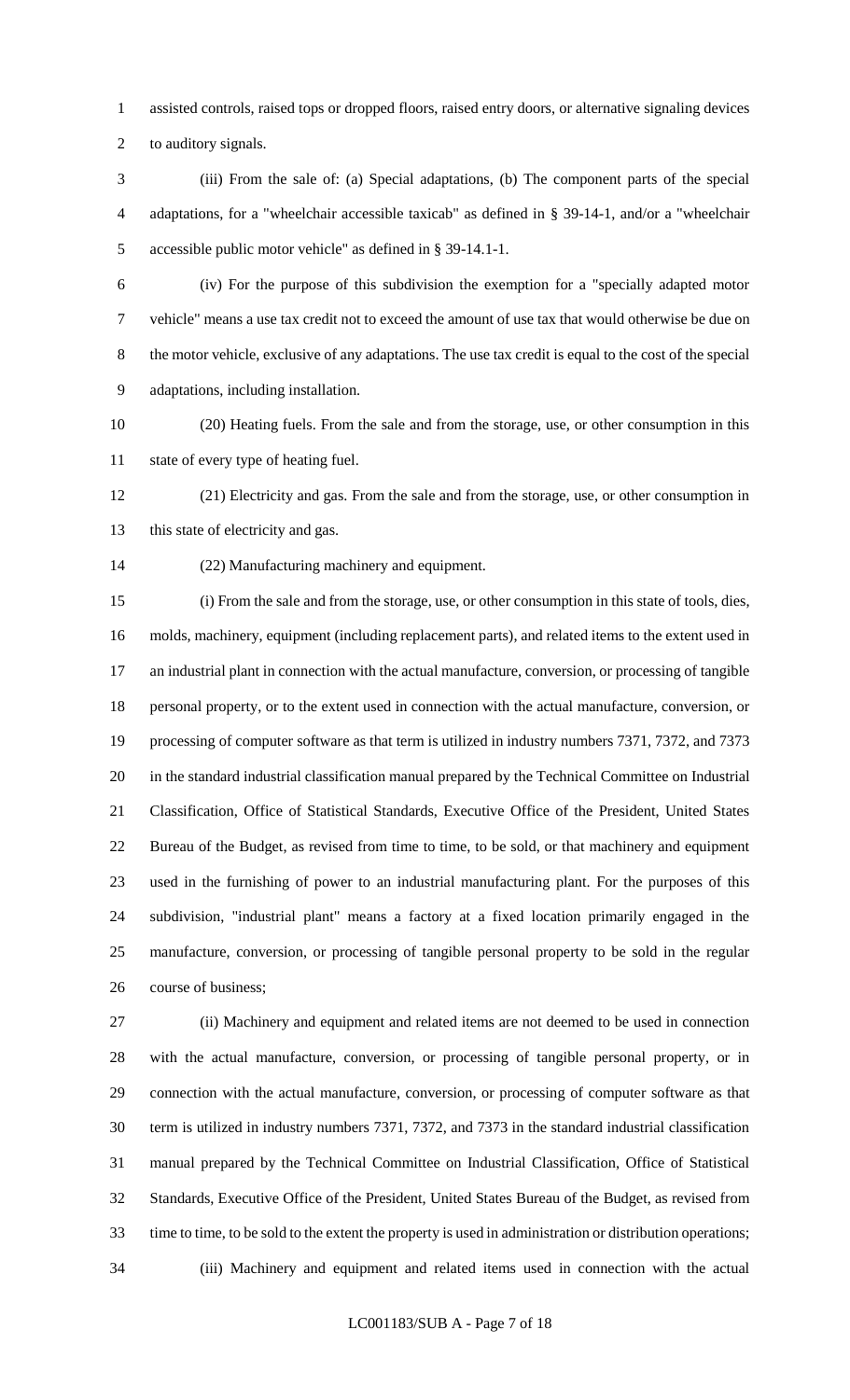manufacture, conversion, or processing of any computer software or any tangible personal property 2 that is not to be sold and that would be exempt under subdivision (7) or this subdivision if purchased from a vendor or machinery and equipment and related items used during any manufacturing, converting, or processing function is exempt under this subdivision even if that operation, function, or purpose is not an integral or essential part of a continuous production flow or manufacturing process;

 (iv) Where a portion of a group of portable or mobile machinery is used in connection with the actual manufacture, conversion, or processing of computer software or tangible personal property to be sold, as previously defined, that portion, if otherwise qualifying, is exempt under this subdivision even though the machinery in that group is used interchangeably and not otherwise identifiable as to use.

 (23) Trade-in value of motor vehicles. From the sale and from the storage, use, or other consumption in this state of so much of the purchase price paid for a new or used automobile as is allocated for a trade-in allowance on the automobile of the buyer given in trade to the seller, or of the proceeds applicable only to the automobile as are received from the manufacturer of automobiles for the repurchase of the automobile whether the repurchase was voluntary or not towards the purchase of a new or used automobile by the buyer. For the purpose of this subdivision, the word "automobile" means a private passenger automobile not used for hire and does not refer to any other type of motor vehicle.

(24) Precious metal bullion.

 (i) From the sale and from the storage, use, or other consumption in this state of precious metal bullion, substantially equivalent to a transaction in securities or commodities.

 (ii) For purposes of this subdivision, "precious metal bullion" means any elementary precious metal that has been put through a process of smelting or refining, including, but not limited to: gold, silver, platinum, rhodium, and chromium, and that is in a state or condition that its value depends upon its content and not upon its form.

 (iii) The term does not include fabricated precious metal that has been processed or manufactured for some one or more specific and customary industrial, professional, or artistic uses. (25) Commercial vessels. From sales made to a commercial ship, barge, or other vessel of

 fifty (50) tons burden or over, primarily engaged in interstate or foreign commerce, and from the repair, alteration, or conversion of the vessels, and from the sale of property purchased for the use of the vessels including provisions, supplies, and material for the maintenance and/or repair of the vessels.

(26) Commercial fishing vessels. From the sale and from the storage, use, or other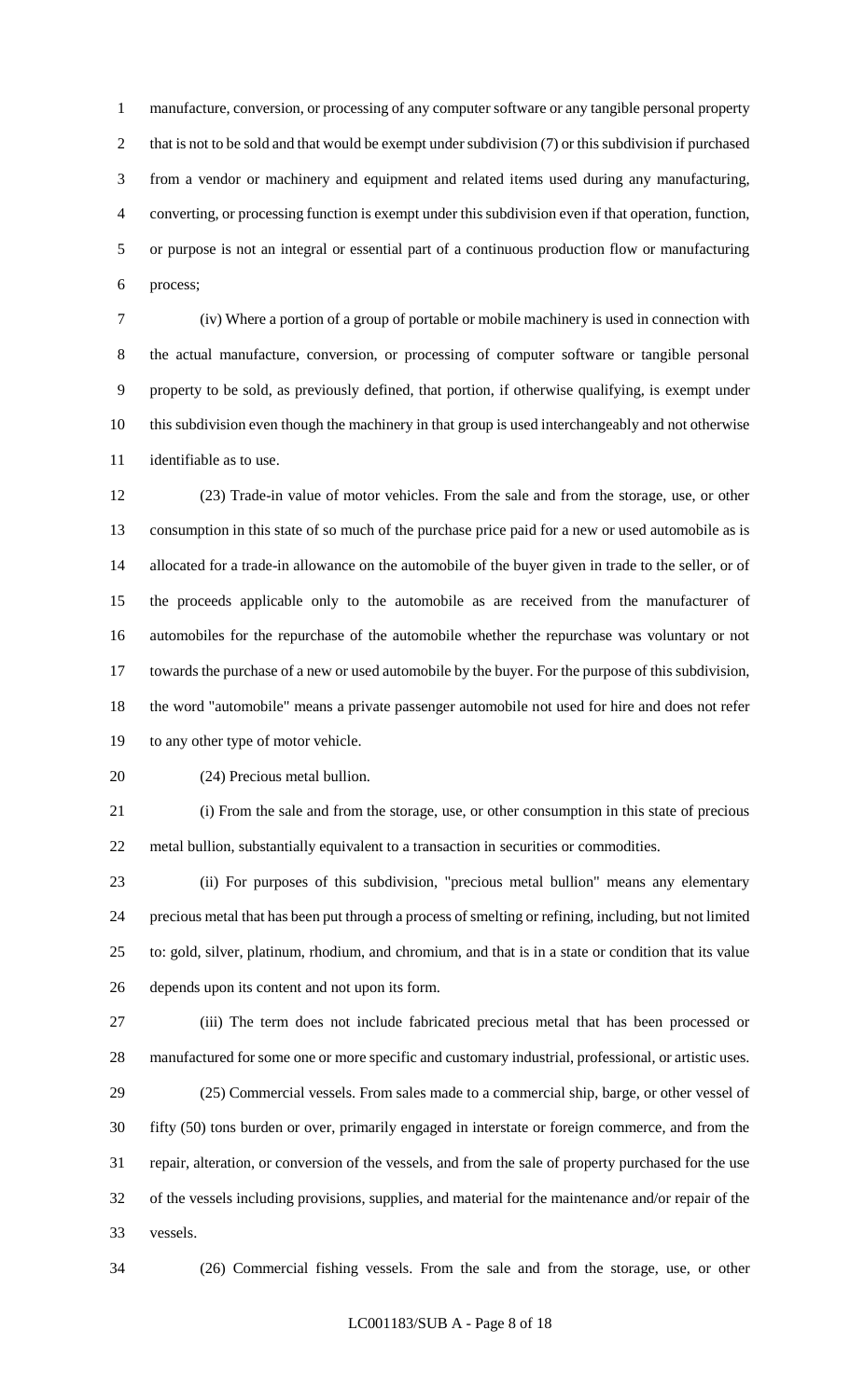consumption in this state of vessels and other watercraft that are in excess of five (5) net tons and that are used exclusively for "commercial fishing," as defined in this subdivision, and from the repair, alteration, or conversion of those vessels and other watercraft, and from the sale of property purchased for the use of those vessels and other watercraft including provisions, supplies, and material for the maintenance and/or repair of the vessels and other watercraft and the boats nets, cables, tackle, and other fishing equipment appurtenant to or used in connection with the commercial fishing of the vessels and other watercraft. "Commercial fishing" means taking or attempting to take any fish, shellfish, crustacea, or bait species with the intent of disposing of it for profit or by sale, barter, trade, or in commercial channels. The term does not include subsistence fishing, i.e., the taking for personal use and not for sale or barter; or sport fishing; but shall include vessels and other watercraft with a Rhode Island party and charter boat license issued by the department of environmental management pursuant to § 20-2-27.1 that meet the following criteria: (i) The operator must have a current United States Coast Guard (U.S.C.G.) license to carry passengers for hire; (ii) U.S.C.G. vessel documentation in the coast wide fishery trade; (iii) U.S.C.G. vessel documentation as to proof of Rhode Island home port status or a Rhode Island boat registration to prove Rhode Island home port status; and (iv) The vessel must be used as a commercial passenger carrying fishing vessel to carry passengers for fishing. The vessel must be able to demonstrate that at least fifty percent (50%) of its annual gross income derives from charters or provides documentation of a minimum of one hundred (100) charter trips annually; and (v) The vessel must have a valid Rhode Island party and charter boat license. The tax administrator shall implement the provisions of this subdivision by promulgating rules and regulations relating thereto. (27) Clothing and footwear. From the sales of articles of clothing, including footwear, intended to be worn or carried on or about the human body for sales prior to October 1, 2012. Effective October 1, 2012, the exemption will apply to the sales of articles of clothing, including footwear, intended to be worn or carried on or about the human body up to two hundred and fifty dollars (\$250) of the sales price per item. For the purposes of this section, "clothing or footwear" does not include clothing accessories or equipment or special clothing or footwear primarily designed for athletic activity or protective use as these terms are defined in section 44-18-7.1(f). In recognition of the work being performed by the streamlined sales and use tax governing board, upon passage of any federal law that authorizes states to require remote sellers to collect and remit sales and use taxes, this unlimited exemption will apply as it did prior to October 1, 2012. The unlimited exemption on sales of clothing and footwear shall take effect on the date that the state requires remote sellers to collect and remit sales and use taxes.

(28) Water for residential use. From the sale and from the storage, use, or other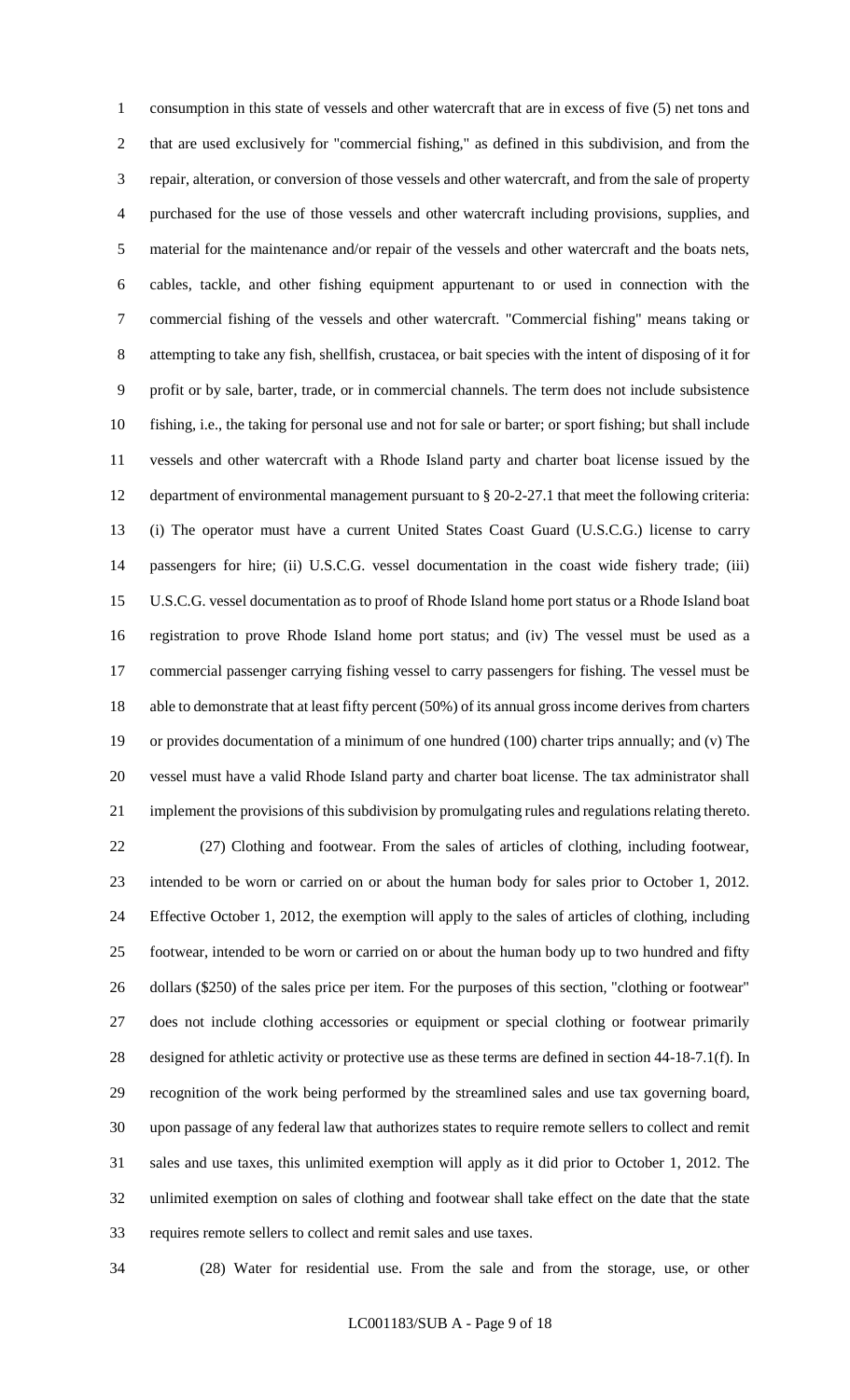consumption in this state of water furnished for domestic use by occupants of residential premises. (29) Bibles. [Unconstitutional; see Ahlburn v. Clark, 728 A.2d 449 (R.I. 1999); see Notes to Decisions.] From the sale and from the storage, use, or other consumption in the state of any canonized scriptures of any tax-exempt nonprofit religious organization including, but not limited to, the Old Testament and the New Testament versions.

(30) Boats.

 (i) From the sale of a boat or vessel to a bona fide nonresident of this state who does not register the boat or vessel in this state or document the boat or vessel with the United States government at a home port within the state, whether the sale or delivery of the boat or vessel is made in this state or elsewhere; provided, that the nonresident transports the boat within thirty (30) days after delivery by the seller outside the state for use thereafter solely outside the state.

 (ii) The tax administrator, in addition to the provisions of §§ 44-19-27 and 44-19-28, may require the seller of the boat or vessel to keep records of the sales to bona fide nonresidents as the tax administrator deems reasonably necessary to substantiate the exemption provided in this subdivision, including the affidavit of the seller that the buyer represented himself or herself to be a bona fide nonresident of this state and of the buyer that he or she is a nonresident of this state.

 (31) Youth activities equipment. From the sale, storage, use, or other consumption in this state of items for not more than twenty dollars (\$20.00) each by nonprofit Rhode Island eleemosynary organizations, for the purposes of youth activities that the organization is formed to sponsor and support; and by accredited elementary and secondary schools for the purposes of the schools or of organized activities of the enrolled students.

 (32) Farm equipment. From the sale and from the storage or use of machinery and equipment used directly for commercial farming and agricultural production; including, but not limited to: tractors, ploughs, harrows, spreaders, seeders, milking machines, silage conveyors, balers, bulk milk storage tanks, trucks with farm plates, mowers, combines, irrigation equipment, greenhouses and greenhouse coverings, graders and packaging machines, tools and supplies and other farming equipment, including replacement parts appurtenant to or used in connection with commercial farming and tools and supplies used in the repair and maintenance of farming equipment. "Commercial farming" means the keeping or boarding of five (5) or more horses or the production within this state of agricultural products, including, but not limited to, field or orchard crops, livestock, dairy, and poultry, or their products, where the keeping, boarding, or production provides at least two thousand five hundred dollars (\$2,500) in annual gross sales to the operator, whether an individual, a group, a partnership, or a corporation for exemptions issued prior to July 1, 2002. For exemptions issued or renewed after July 1, 2002, there shall be two (2) levels. Level I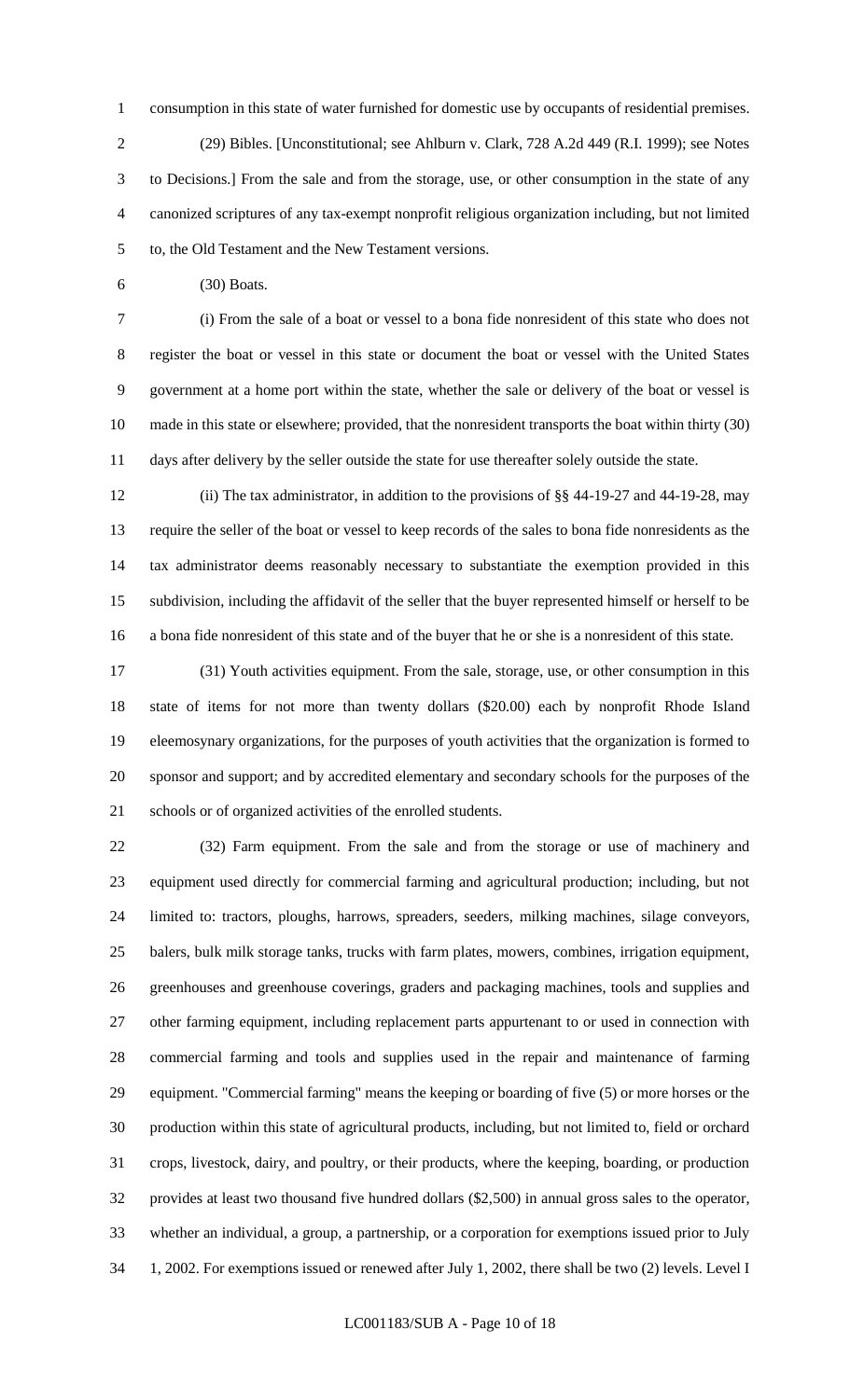shall be based on proof of annual, gross sales from commercial farming of at least twenty-five hundred dollars (\$2,500) and shall be valid for purchases subject to the exemption provided in this subdivision except for motor vehicles with an excise tax value of five thousand dollars (\$5,000) or greater. Level II shall be based on proof of annual gross sales from commercial farming of at least ten thousand dollars (\$10,000) or greater and shall be valid for purchases subject to the exemption provided in this subdivision including motor vehicles with an excise tax value of five thousand dollars (\$5,000) or greater. For the initial issuance of the exemptions, proof of the requisite amount of annual gross sales from commercial farming shall be required for the prior year; for any renewal of an exemption granted in accordance with this subdivision at either level I or level II, proof of gross annual sales from commercial farming at the requisite amount shall be required for each of 11 the prior two (2) years. Certificates of exemption issued or renewed after July 1, 2002, shall clearly indicate the level of the exemption and be valid for four (4) years after the date of issue. This exemption applies even if the same equipment is used for ancillary uses, or is temporarily used for a non-farming or a non-agricultural purpose, but shall not apply to motor vehicles acquired after July 1, 2002, unless the vehicle is a farm vehicle as defined pursuant to § 31-1-8 and is eligible for registration displaying farm plates as provided for in § 31-3-31.

 (33) Compressed air. From the sale and from the storage, use, or other consumption in the state of compressed air.

 (34) Flags. From the sale and from the storage, consumption, or other use in this state of United States, Rhode Island or POW-MIA flags.

 (35) Motor vehicle and adaptive equipment to certain veterans. From the sale of a motor vehicle and adaptive equipment to and for the use of a veteran with a service-connected loss of or the loss of use of a leg, foot, hand, or arm, or any veteran who is a double amputee, whether service connected or not. The motor vehicle must be purchased by and especially equipped for use by the qualifying veteran. Certificate of exemption or refunds of taxes paid is granted under rules or regulations that the tax administrator may prescribe.

 (36) Textbooks. From the sale and from the storage, use, or other consumption in this state of textbooks by an "educational institution," as defined in subsection (18) of this section, and any educational institution within the purview of § 16-63-9(4), and used textbooks by any purveyor.

 (37) Tangible personal property and supplies used in on-site hazardous waste recycling, reuse, or treatment. From the sale, storage, use, or other consumption in this state of tangible personal property or supplies used or consumed in the operation of equipment, the exclusive function of which is the recycling, reuse, or recovery of materials (other than precious metals, as defined in subdivision (24)(ii) of this section) from the treatment of "hazardous wastes," as defined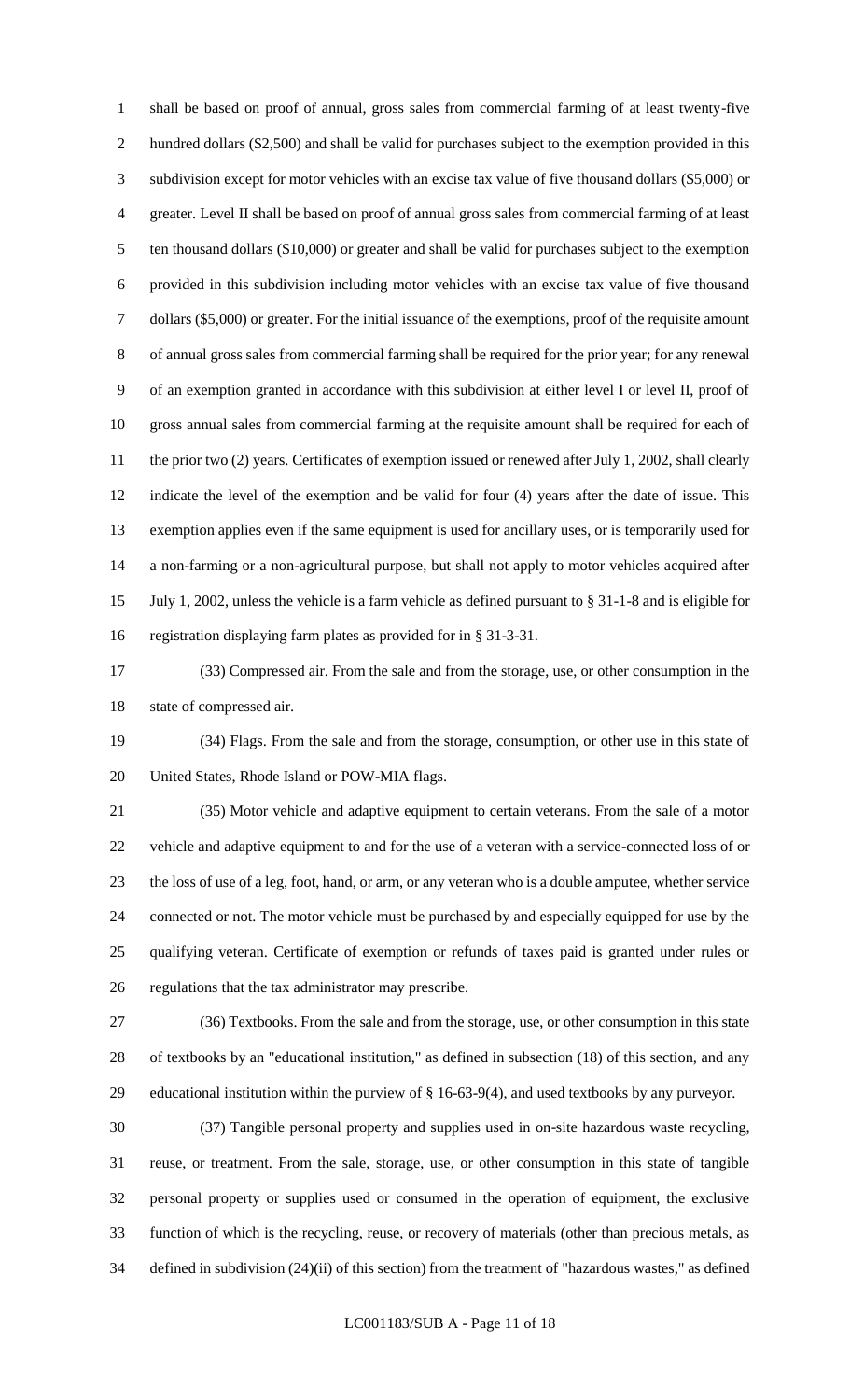in § 23-19.1-4, where the "hazardous wastes" are generated in Rhode Island solely by the same taxpayer and where the personal property is located at, in, or adjacent to a generating facility of the taxpayer in Rhode Island. The taxpayer shall procure an order from the director of the department of environmental management certifying that the equipment and/or supplies as used or consumed, qualify for the exemption under this subdivision. If any information relating to secret processes or methods of manufacture, production, or treatment is disclosed to the department of environmental management only to procure an order, and is a "trade secret" as defined in § 28-21-10(b), it is not open to public inspection or publicly disclosed unless disclosure is required under chapter 21 of title 28 or chapter 24.4 of title 23.

 (38) Promotional and product literature of boat manufacturers. From the sale and from the storage, use, or other consumption of promotional and product literature of boat manufacturers shipped to points outside of Rhode Island that either: (i) Accompany the product that is sold; (ii) Are shipped in bulk to out-of-state dealers for use in the sale of the product; or (iii) Are mailed to customers at no charge.

 (39) Food items paid for by food stamps. From the sale and from the storage, use, or other consumption in this state of eligible food items payment for which is properly made to the retailer 17 in the form of U.S. government food stamps issued in accordance with the Food Stamp Act of 1977, 7 U.S.C. § 2011 et seq.

 (40) Transportation charges. From the sale or hiring of motor carriers as defined in § 39- 12-2(12) to haul goods, when the contract or hiring cost is charged by a motor freight tariff filed with the Rhode Island public utilities commission on the number of miles driven or by the number of hours spent on the job.

 (41) Trade-in value of boats. From the sale and from the storage, use, or other consumption in this state of so much of the purchase price paid for a new or used boat as is allocated for a trade- in allowance on the boat of the buyer given in trade to the seller or of the proceeds applicable only to the boat as are received from an insurance claim as a result of a stolen or damaged boat, towards the purchase of a new or used boat by the buyer.

 (42) Equipment used for research and development. From the sale and from the storage, use, or other consumption of equipment to the extent used for research and development purposes by a qualifying firm. For the purposes of this subsection, "qualifying firm" means a business for which the use of research and development equipment is an integral part of its operation and "equipment" means scientific equipment, computers, software, and related items.

 (43) Coins. From the sale and from the other consumption in this state of coins having numismatic or investment value.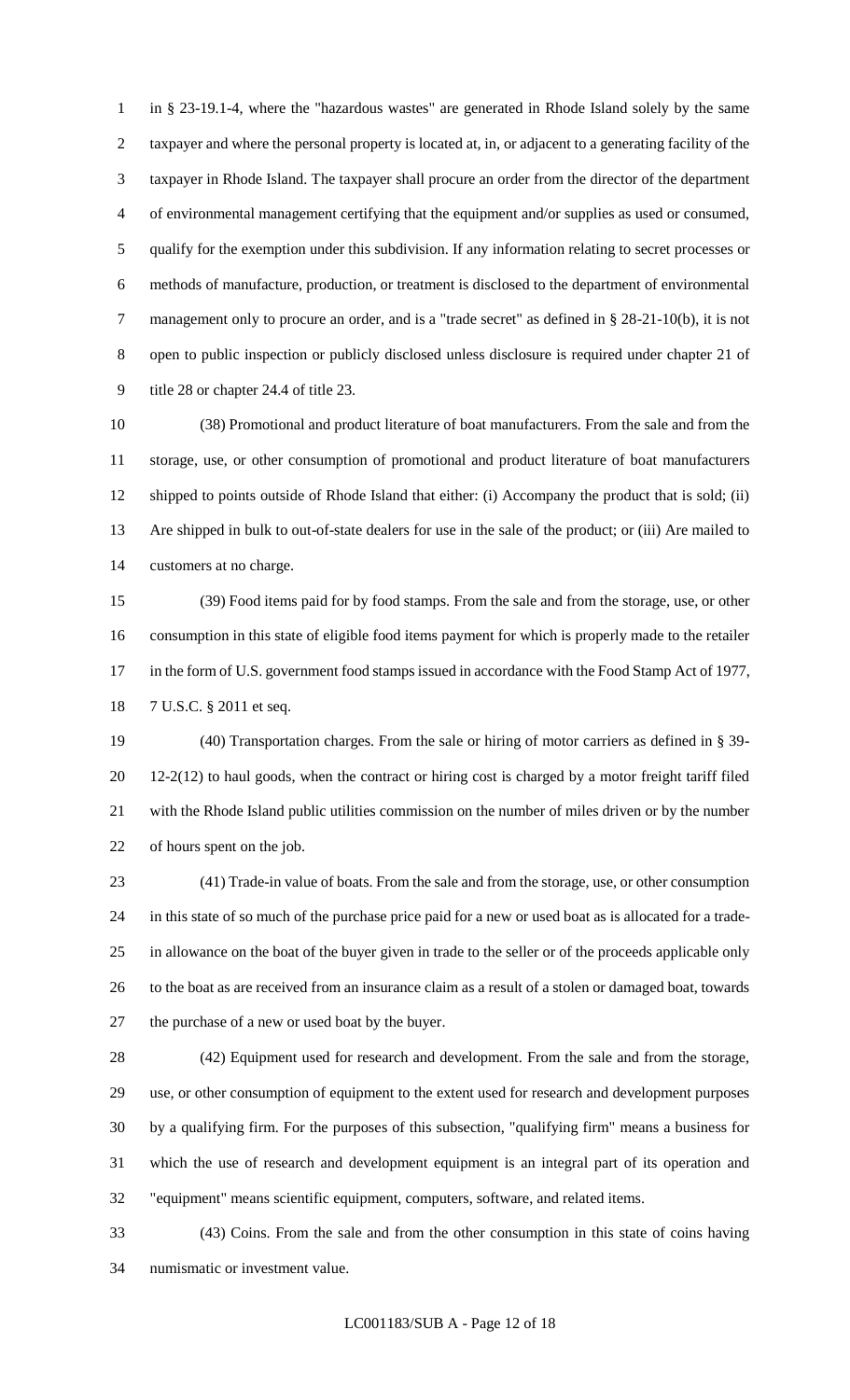(44) Farm structure construction materials. Lumber, hardware, and other materials used in the new construction of farm structures, including production facilities such as, but not limited to: farrowing sheds, free stall and stanchion barns, milking parlors, silos, poultry barns, laying houses, fruit and vegetable storages, rooting cellars, propagation rooms, greenhouses, packing rooms, machinery storage, seasonal farm worker housing, certified farm markets, bunker and trench silos, feed storage sheds, and any other structures used in connection with commercial farming.

 (45) Telecommunications carrier access service. Carrier access service or telecommunications service when purchased by a telecommunications company from another telecommunications company to facilitate the provision of telecommunications service.

 (46) Boats or vessels brought into the state exclusively for winter storage, maintenance, repair, or sale. Notwithstanding the provisions of §§ 44-18-10, 44-18-11 and 44-18-20, the tax imposed by § 44-18-20 is not applicable for the period commencing on the first day of October in any year up to and including the 30th day of April next succeeding with respect to the use of any boat or vessel within this state exclusively for purposes of: (i) Delivery of the vessel to a facility in this state for storage, including dry storage and storage in water by means of apparatus preventing ice damage to the hull, maintenance, or repair; (ii) The actual process of storage, maintenance, or repair of the boat or vessel; or (iii) Storage for the purpose of selling the boat or vessel.

 (47) Jewelry display product. From the sale and from the storage, use, or other consumption in this state of tangible personal property used to display any jewelry product; provided that title to the jewelry display product is transferred by the jewelry manufacturer or seller and that the jewelry display product is shipped out of state for use solely outside the state and is not returned to the jewelry manufacturer or seller.

 (48) Boats or vessels generally. Notwithstanding the provisions of this chapter, the tax imposed by §§ 44-18-20 and 44-18-18 shall not apply with respect to the sale and to the storage, use, or other consumption in this state of any new or used boat. The exemption provided for in this subdivision does not apply after October 1, 1993, unless prior to October 1, 1993, the federal ten percent (10%) surcharge on luxury boats is repealed.

 (49) Banks and regulated investment companies interstate toll-free calls. Notwithstanding the provisions of this chapter, the tax imposed by this chapter does not apply to the furnishing of interstate and international, toll-free terminating telecommunication service that is used directly and exclusively by or for the benefit of an eligible company as defined in this subdivision; provided that an eligible company employs on average during the calendar year no less than five hundred (500) "full-time equivalent employees" as that term is defined in § 42-64.5-2. For purposes of this section, an "eligible company" means a "regulated investment company" as that term is defined in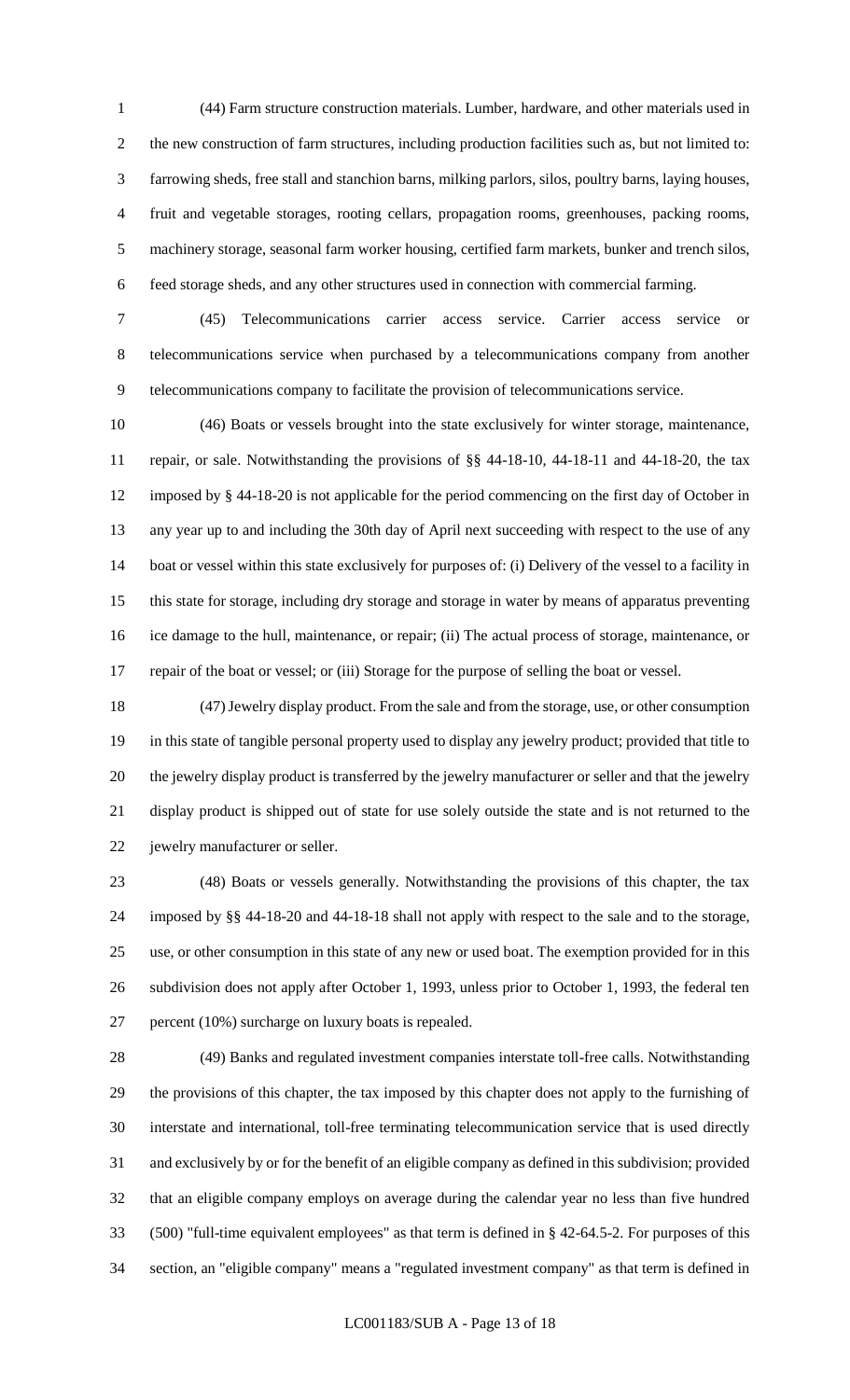1 the Internal Revenue Code of 1986, 26 U.S.C. § 851, or a corporation to the extent the service is provided, directly or indirectly, to or on behalf of a regulated investment company, an employee benefit plan, a retirement plan or a pension plan, or a state-chartered bank.

 (50) Mobile and manufactured homes generally. From the sale and from the storage, use, or other consumption in this state of mobile and/or manufactured homes as defined and subject to taxation pursuant to the provisions of chapter 44 of title 31.

(51) Manufacturing business reconstruction materials.

 (i) From the sale and from the storage, use, or other consumption in this state of lumber, hardware, and other building materials used in the reconstruction of a manufacturing business facility that suffers a disaster, as defined in this subdivision, in this state. "Disaster" means any occurrence, natural or otherwise, that results in the destruction of sixty percent (60%) or more of an operating manufacturing business facility within this state. "Disaster" does not include any damage resulting from the willful act of the owner of the manufacturing business facility.

 (ii) Manufacturing business facility includes, but is not limited to, the structures housing the production and administrative facilities.

 (iii) In the event a manufacturer has more than one manufacturing site in this state, the sixty 17 percent (60%) provision applies to the damages suffered at that one site.

 (iv) To the extent that the costs of the reconstruction materials are reimbursed by insurance, this exemption does not apply.

 (52) Tangible personal property and supplies used in the processing or preparation of floral products and floral arrangements. From the sale, storage, use, or other consumption in this state of tangible personal property or supplies purchased by florists, garden centers, or other like producers or vendors of flowers, plants, floral products, and natural and artificial floral arrangements that are ultimately sold with flowers, plants, floral products, and natural and artificial floral arrangements or are otherwise used in the decoration, fabrication, creation, processing, or preparation of flowers, plants, floral products, or natural and artificial floral arrangements, including descriptive labels, stickers, and cards affixed to the flower, plant, floral product, or arrangement, artificial flowers, spray materials, floral paint and tint, plant shine, flower food, insecticide, and fertilizers.

 (53) Horse food products. From the sale and from the storage, use, or other consumption in this state of horse food products purchased by a person engaged in the business of the boarding of horses.

(54) Non-motorized recreational vehicles sold to nonresidents.

 (i) From the sale, subsequent to June 30, 2003, of a non-motorized recreational vehicle to a bona fide nonresident of this state who does not register the non-motorized recreational vehicle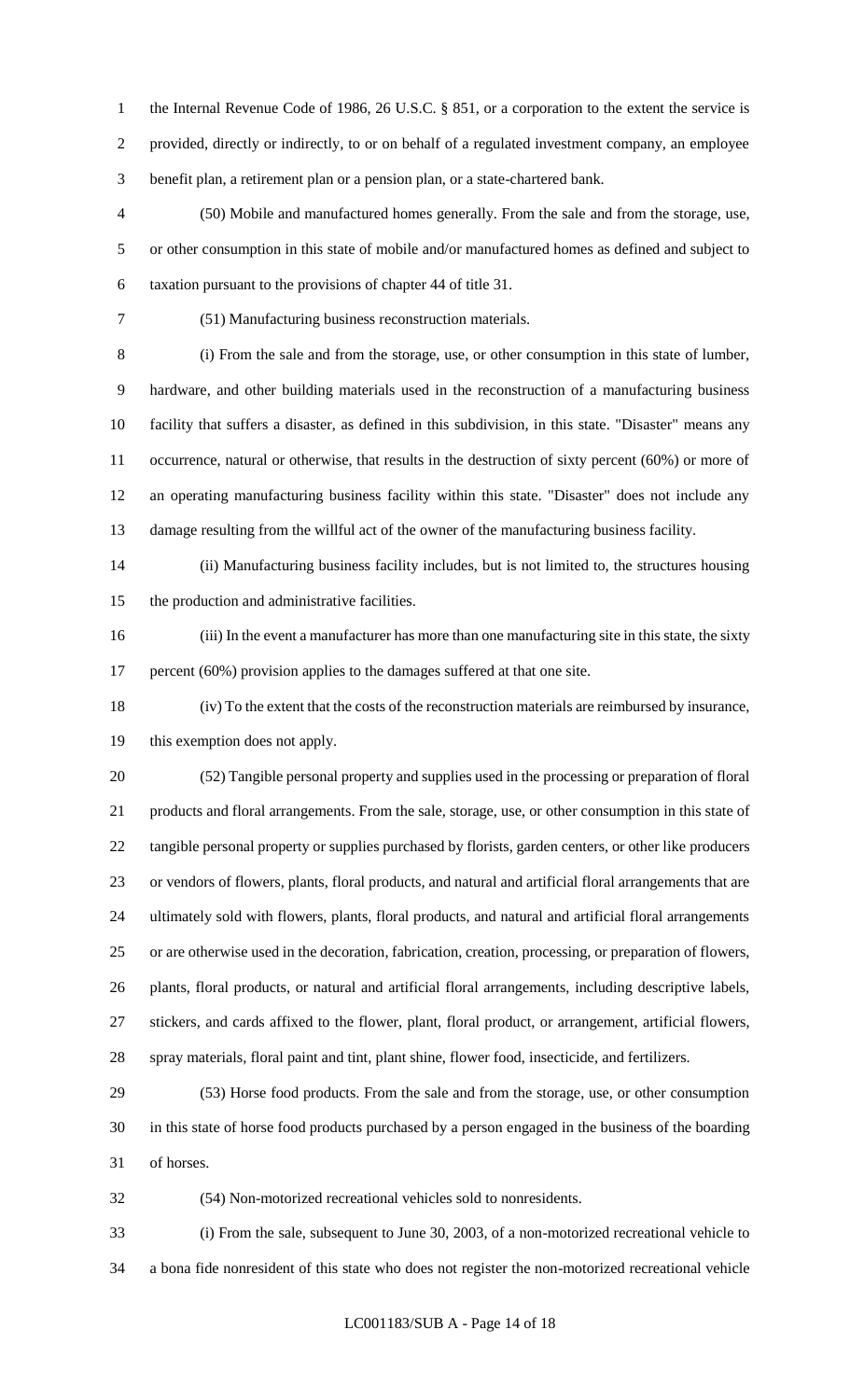in this state, whether the sale or delivery of the non-motorized recreational vehicle is made in this state or at the place of residence of the nonresident; provided that a non-motorized recreational vehicle sold to a bona fide nonresident whose state of residence does not allow a like exemption to its nonresidents is not exempt from the tax imposed under § 44-18-20; provided, further, that in that event the bona fide nonresident pays a tax to Rhode Island on the sale at a rate equal to the rate that would be imposed in his or her state of residence not to exceed the rate that would have been imposed under § 44-18-20. Notwithstanding any other provisions of law, a licensed, non-motorized recreational vehicle dealer shall add and collect the tax required under this subdivision and remit the tax to the tax administrator under the provisions of chapters 18 and 19 of this title. Provided, that when a Rhode Island licensed, non-motorized recreational vehicle dealer is required to add and collect the sales and use tax on the sale of a non-motorized recreational vehicle to a bona fide nonresident as provided in this section, the dealer in computing the tax takes into consideration the law of the state of the nonresident as it relates to the trade-in of motor vehicles.

 (ii) The tax administrator, in addition to the provisions of §§ 44-19-27 and 44-19-28, may require any licensed, non-motorized recreational vehicle dealer to keep records of sales to bona fide nonresidents as the tax administrator deems reasonably necessary to substantiate the exemption provided in this subdivision, including the affidavit of a licensed, non-motorized recreational vehicle dealer that the purchaser of the non-motorized recreational vehicle was the holder of, and had in his or her possession a valid out-of-state non-motorized recreational vehicle registration or a valid out-of-state driver's license.

 (iii) Any nonresident who registers a non-motorized recreational vehicle in this state within ninety (90) days of the date of its sale to him or her is deemed to have purchased the non-motorized recreational vehicle for use, storage, or other consumption in this state, and is subject to, and liable for, the use tax imposed under the provisions of § 44-18-20.

 (iv) "Non-motorized recreational vehicle" means any portable dwelling designed and constructed to be used as a temporary dwelling for travel, camping, recreational, and vacation use that is eligible to be registered for highway use, including, but not limited to, "pick-up coaches" or "pick-up campers," "travel trailers," and "tent trailers" as those terms are defined in chapter 1 of title 31.

 (55) Sprinkler and fire alarm systems in existing buildings. From the sale in this state of sprinkler and fire alarm systems; emergency lighting and alarm systems; and the materials necessary and attendant to the installation of those systems that are required in buildings and occupancies existing therein in July 2003 in order to comply with any additional requirements for such buildings arising directly from the enactment of the Comprehensive Fire Safety Act of 2003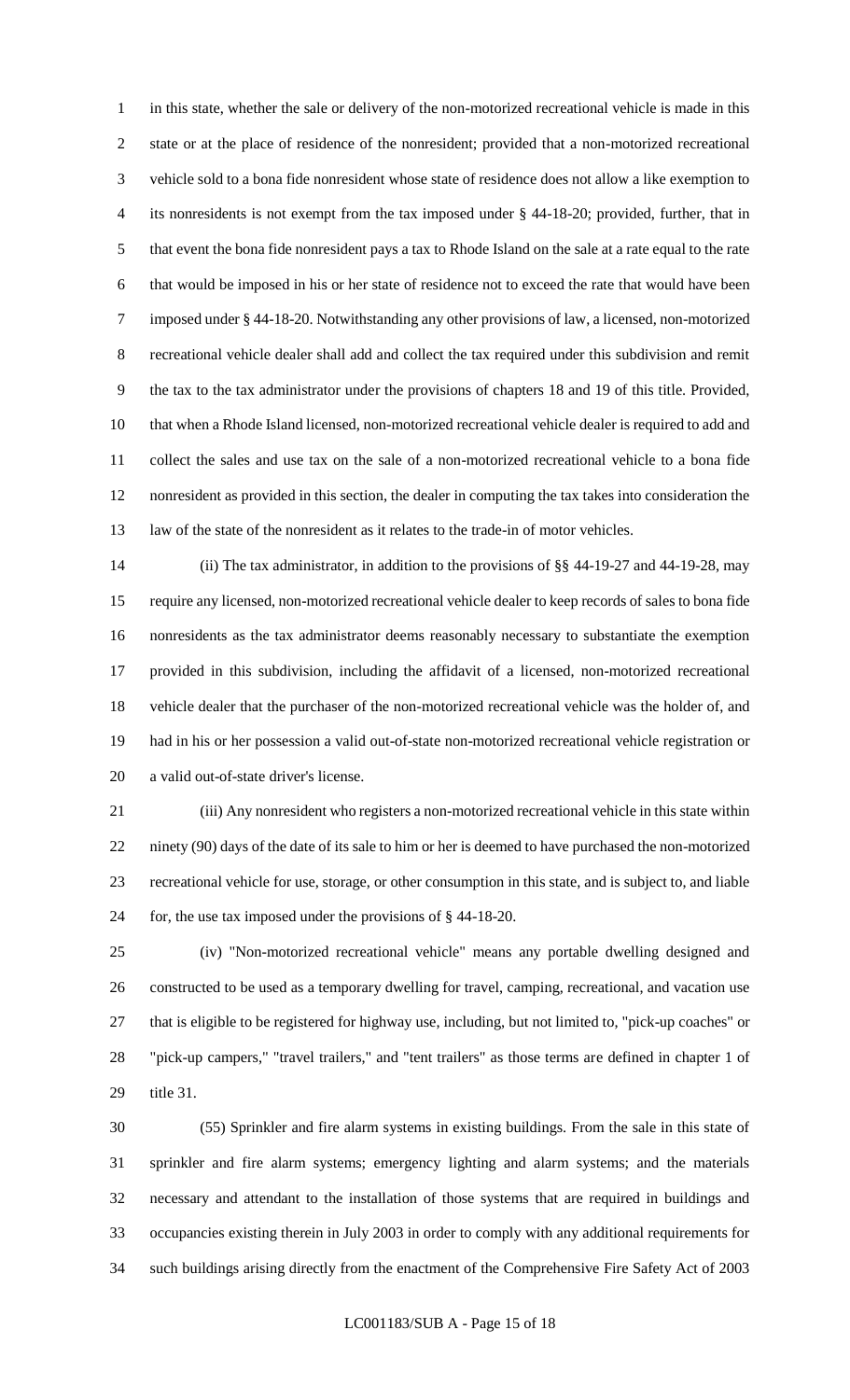and that are not required by any other provision of law or ordinance or regulation adopted pursuant to that act. The exemption provided in this subdivision shall expire on December 31, 2008.

 (56) Aircraft. Notwithstanding the provisions of this chapter, the tax imposed by §§ 44-18- 18 and 44-18-20 shall not apply with respect to the sale and to the storage, use, or other consumption in this state of any new or used aircraft or aircraft parts.

 (57) Renewable energy products. Notwithstanding any other provisions of Rhode Island general laws, the following products shall also be exempt from sales tax: solar photovoltaic modules or panels, or any module or panel that generates electricity from light; solar thermal collectors, including, but not limited to, those manufactured with flat glass plates, extruded plastic, sheet metal, and/or evacuated tubes; geothermal heat pumps, including both water-to-water and water-to-air type pumps; wind turbines; towers used to mount wind turbines if specified by or sold by a wind turbine manufacturer; DC to AC inverters that interconnect with utility power lines; and manufactured mounting racks and ballast pans for solar collector, module, or panel installation. Not to include materials that could be fabricated into such racks; monitoring and control equipment, if specified or supplied by a manufacturer of solar thermal, solar photovoltaic, geothermal, or wind energy systems or if required by law or regulation for such systems but not to include pumps, fans or plumbing or electrical fixtures unless shipped from the manufacturer affixed to, or an integral part of, another item specified on this list; and solar storage tanks that are part of a solar domestic hot water system or a solar space heating system. If the tank comes with an external heat exchanger it shall also be tax exempt, but a standard hot water tank is not exempt from state sales tax.

 (58) Returned property. The amount charged for property returned by customers upon rescission of the contract of sale when the entire amount exclusive of handling charges paid for the property is refunded in either cash or credit, and where the property is returned within one hundred twenty (120) days from the date of delivery.

 (59) Dietary supplements. From the sale and from the storage, use, or other consumption 26 of dietary supplements as defined in  $\S$  44-18-7.1(l)(v), sold on prescriptions.

 (60) Blood. From the sale and from the storage, use, or other consumption of human blood. (61) Agricultural products for human consumption. From the sale and from the storage, use, or other consumption of livestock and poultry of the kinds of products that ordinarily constitute food for human consumption and of livestock of the kind the products of which ordinarily constitute fibers for human use.

 (62) Diesel emission control technology. From the sale and use of diesel retrofit technology that is required by § 31-47.3-4.

(63) Feed for certain animals used in commercial farming. From the sale of feed for animals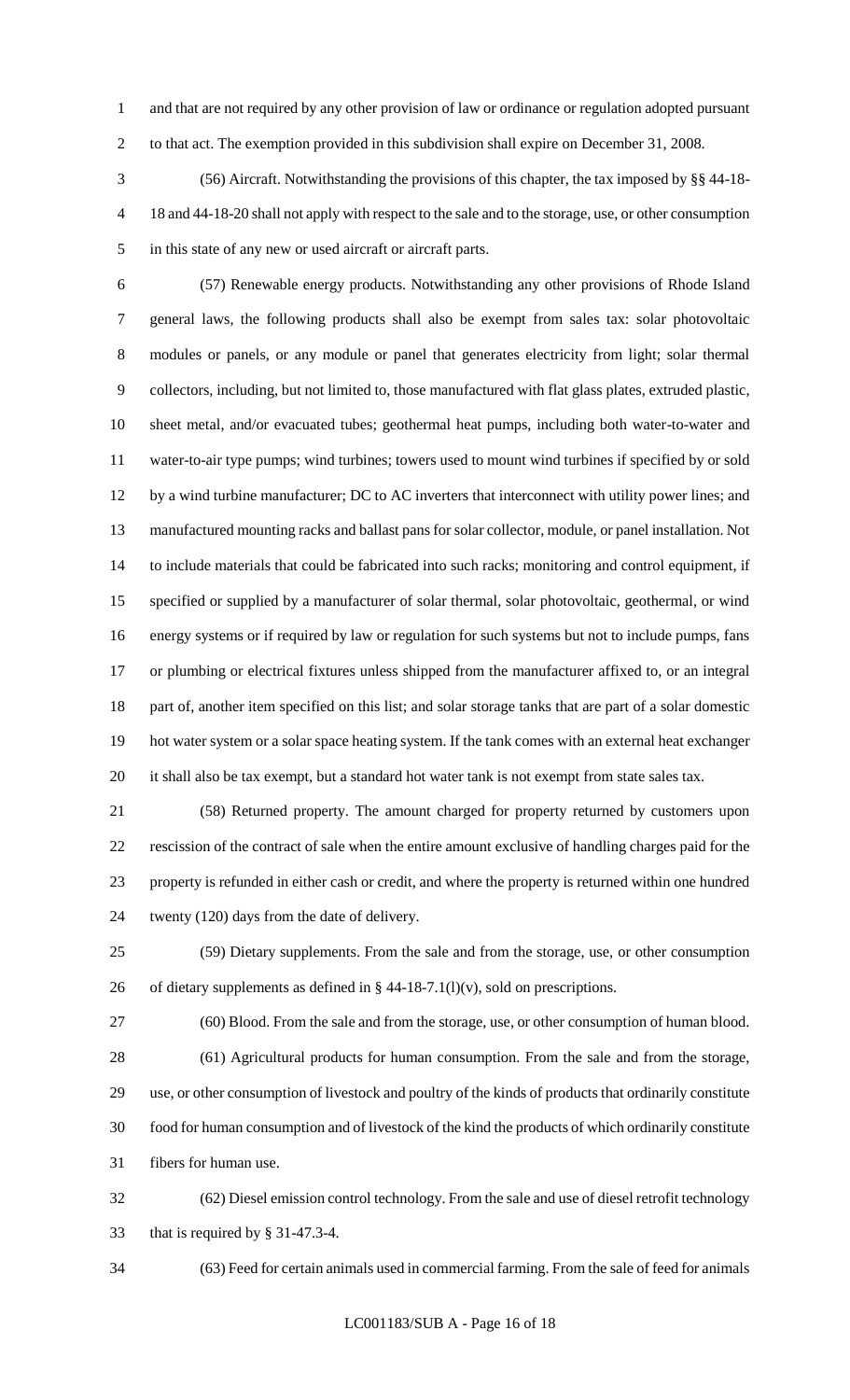as described in subsection (61) of this section.

 (64) Alcoholic beverages. From the sale and storage, use, or other consumption in this state by a Class A licensee of alcoholic beverages, as defined in § 44-18-7.1, excluding beer and malt beverages; provided, further, notwithstanding § 6-13-1 or any other general or public law to the contrary, alcoholic beverages, as defined in § 44-18-7.1, shall not be subject to minimum markup. (65) Seeds and plants used to grow food and food ingredients. From the sale, storage, use, or other consumption in this state of seeds and plants used to grow food and food ingredients as defined in § 44-18-7.1(l)(i). "Seeds and plants used to grow food and food ingredients" shall not include marijuana seeds or plants. (66) Feminine hygiene products. From the sale and from the storage, use, or other consumption of tampons, panty liners, menstrual cups, sanitary napkins, and other similar products the principal use of which is feminine hygiene in connection with the menstrual cycle. (67) Reusable bags used as an alternative to single use plastic or paper bags. From the sale, 14 storage, use, or other consumption in this state of reusable bags. "Reusable bag," as used in this section, means a bag with handles which are stitched and that is specifically designed and 16 manufactured for one hundred twenty-five (125) or more reuses, and is made primarily of washable cloth, other durable woven or nonwoven fabric, polyester, polypropylene, or other durable plastic 18 with a minimum thickness of four (4.0) mils.

SECTION 2. This act shall take effect upon passage.

LC001183/SUB A ========

========